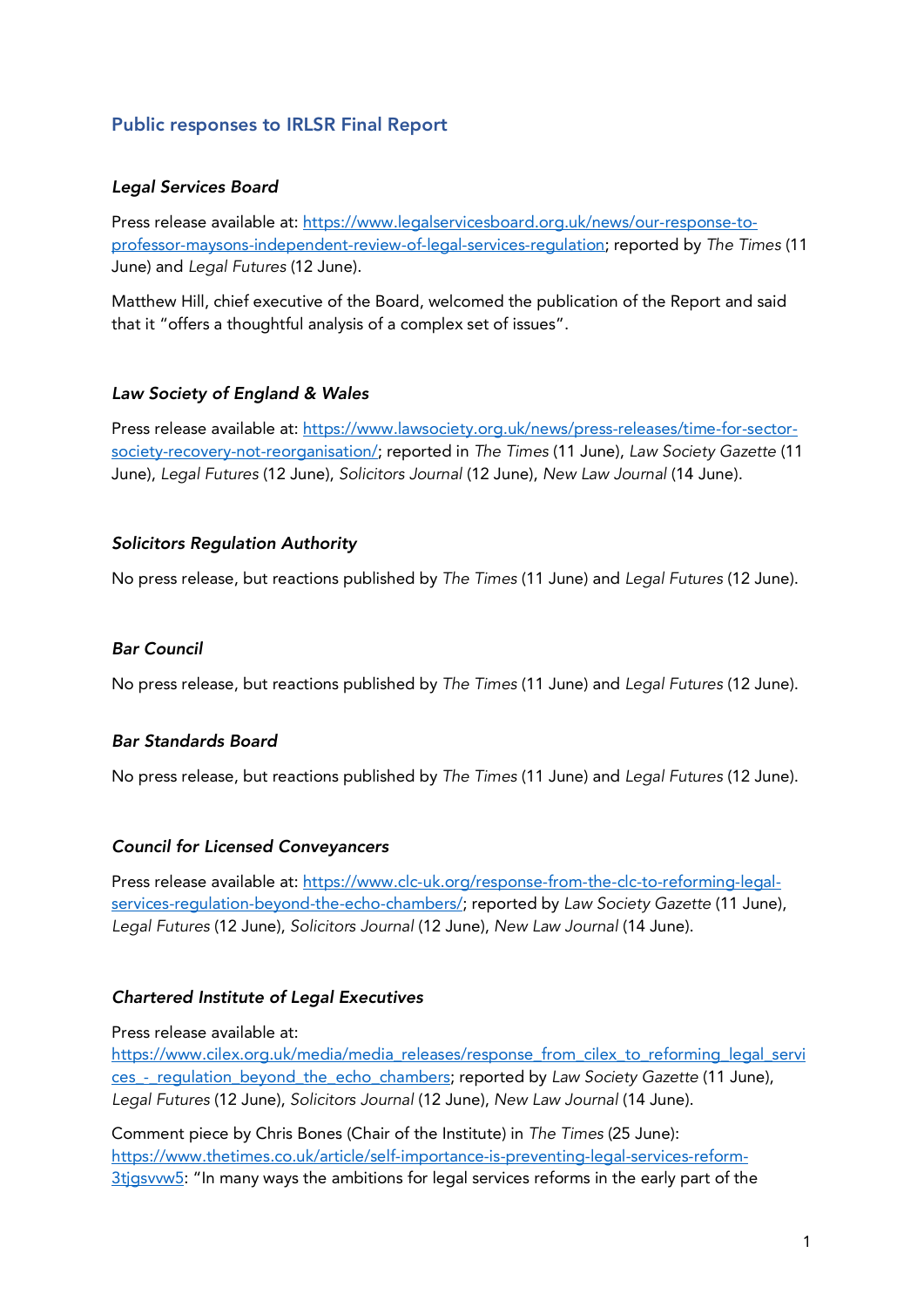century remain undelivered ad the heart of the Mayson proposals – the move to a single regulator for all providers regardless of whether they are legally qualified – represents the key to their completion. In the Mayson model, regulation will be differentiated by the degree of risk to the public interest of the work undertaken, not by ease of access to legal representation. Activity-based regulation is a reform that is long overdue and Professor Mayson's approach would see legal services opened to a wider range of service provider, broadening the options available, creating a more diverse and dynamic market and enhancing consumer choice. Adoption of this model will also allow the regulation of technology delivering legal services, something that is impossible to do at present. If we are able to do this, we can give consumers access to otherwise unaffordable, effective legal support while ensuring they are protected".

Blog by Chris Bones in Legal Futures (3 July): https://www.legalfutures.co.uk/blog/time-for-anew-regulatory-settlement: The IRLSR Review "needs to support of all those who want to see a market that is opened up to full competition, which we believe is in the nest interests of consumers, improving access to justice for all. His core recommendation that regaultion should cover all providers of legal services, whether legally qualified or not, is hard to dispute – why should different people providing the same service be subject to different or, in some cases, no regulation? This puts the focus of regulation on what you do, and the risk to the public interest in doing it, rather than with whom you qualified…. This is not the moment for narrow sectional interest to take precedence over the need to complete the work to achieve our shared goals of equity of access to justice and effective legal redress…. In welcoming these proposals for reform, CILEx recognises that there is far more to be gained for society as a whole from engaging constructively with these new and important proposals and much to be lost if perceived self-importance is allowed to stand in the way".

### *Association of Costs Lawyers*

Press release available at: https://www.associationofcostslawyers.co.uk/%2fNews/report-onlycosts-lawyers-should-be-able-to-conduct-costs-litigation-and-advocacy; reported in *Legal Futures* (12 June), *New Law Journal* (14 June)

The Association "strongly welcomed the proposals, which form part of a wider blueprint for reform of legal regulation".

### *Society of Trust and Estate Practitioners*

Press release available here: https://www.step.org/news/mayson-report-recommends-singleregulator-all-legal-services#gsc.tab=0 (11 June)

The Society said: "We recognise the complexity of the legal services market and the impact which this can have on consumers. While Professor Mayson's findings are wide-ranging, they set a clear framework for discussions on the future of legal services. We welcome the recognition of the role that STEP and our members play in the delivery of high professional standards and technical competence in the fields of will writing and trust and estate administration."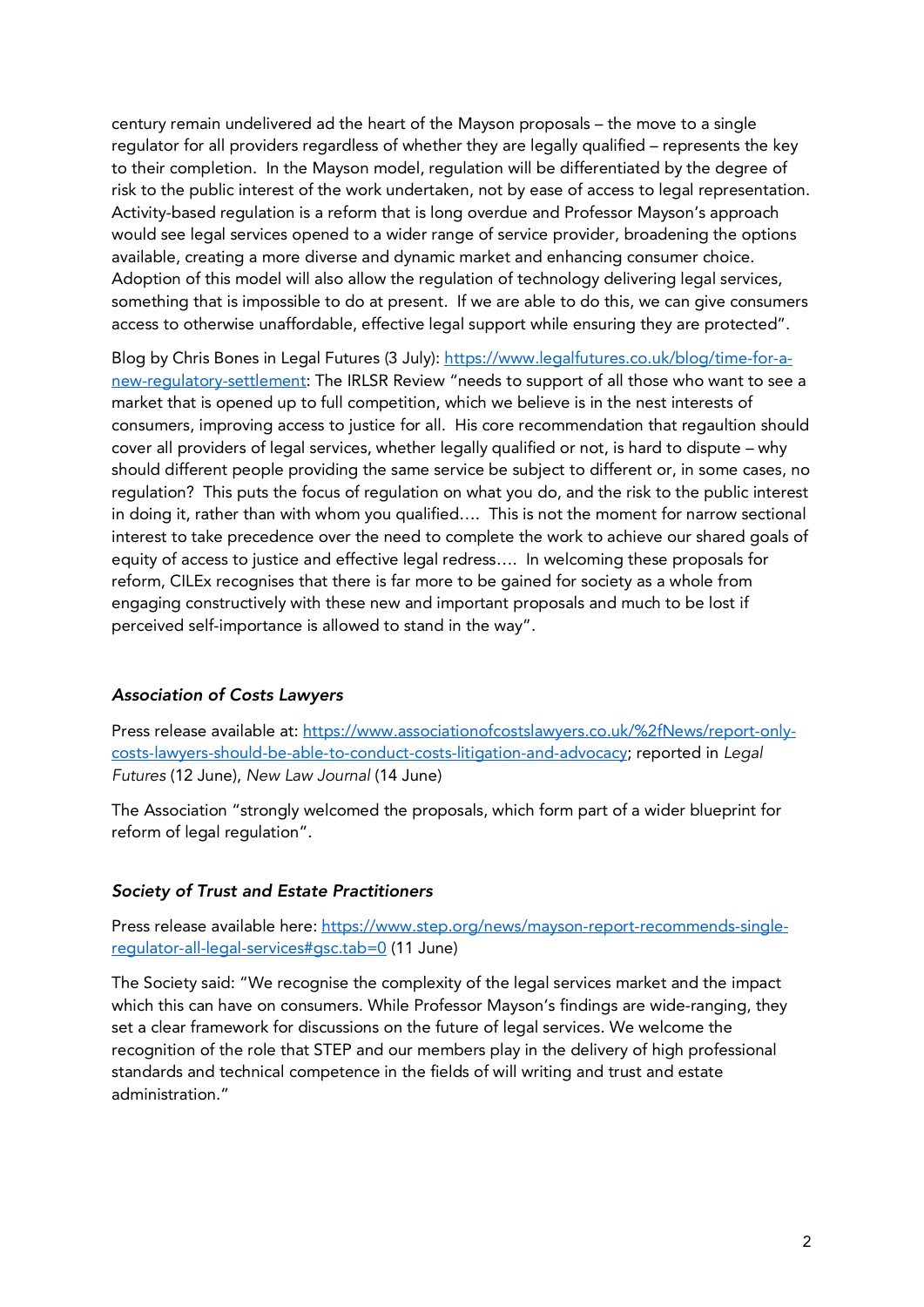# *The Times*

Feature available at (f): https://www.thetimes.co.uk/article/one-watchdog-to-rule-them-all-away-out-of-legal-maze-pt7wrrqq3?utm\_source=newsletter (11 June).

Although mainly a feature on the Report's proposals and immediate reactions to it (as above), the legal editor (Jonathan Ames) also offered this view: "The proposals are likely to win support from practising lawyers and their employers, many of whom consider the existing system labyrinthine and expensive and resent the fact that non-qualified legal service providers are not regulated", and went on to describe the Law Society's reaction as 'surprising'.

The feature also reported the comment of John Gould (solicitor, senior partner of Russell-Cooke, regulation specialist, and member of the Review's advisory panel) that the Report "offers a clear structure which is both strong and flexible. It does this by cutting the Gordian knot tangling the regulation of title and the regulation of activity". (See also below, Other coverage 14).

# *Competition & Markets Authority*

While not a response to the Report itself, the CMA referred to it in its response to the Reforming Regulation Initiative of the Department for Business, Energy and Industrial Strategy. The CMA notes that it will "reassess the case for reform of the regulatory framework (factoring in Professor Mayson's findings) as part of the review that it committed to undertake in the market study final report that us due to take place during the second half of 2020"; see page 37 of the CMA submission, available at:

https://assets.publishing.service.gov.uk/government/uploads/system/uploads/attachment\_data /file/904990/RRI\_CMA\_Response\_.pdf (July 2020).

The CMA has also announced a three-month review of the progress made since the publication of its 2016 market study: https://www.gov.uk/cma-cases/review-of-the-legal-services-marketstudy-in-england-and-wales (9 September 2020). In carrying out this review, the CMA will "draw upon the findings of the final report by Professor Stephen Mayson", and "assess whether, in principle, the IRLSR recommendations would remedy the redress gap we identified in our market study" as well as "whether we remain of the view that only a wholesale review of the regulatory framework will achieve effective change".

### *International*

The Report drew some comment from organisations in other jurisdictions.

### *Scottish Legal Complaints Commission*

Press release available here: https://www.scottishlegalcomplaints.org.uk/about-us/news/slccinitial-comment-on-independent-review-of-legal-services-regulation-final-report/ (11 June)

"Professor Mayson's comprehensive and thoughtful report is a significant and welcome contribution to the debate on legal services reform. Although focused on the different regulatory structures in England and Wales, many of the challenges and principles the report identifies are equally relevant to our context here in Scotland, and its recommendations for improvement are therefore vital reading for the Scottish legal services sector."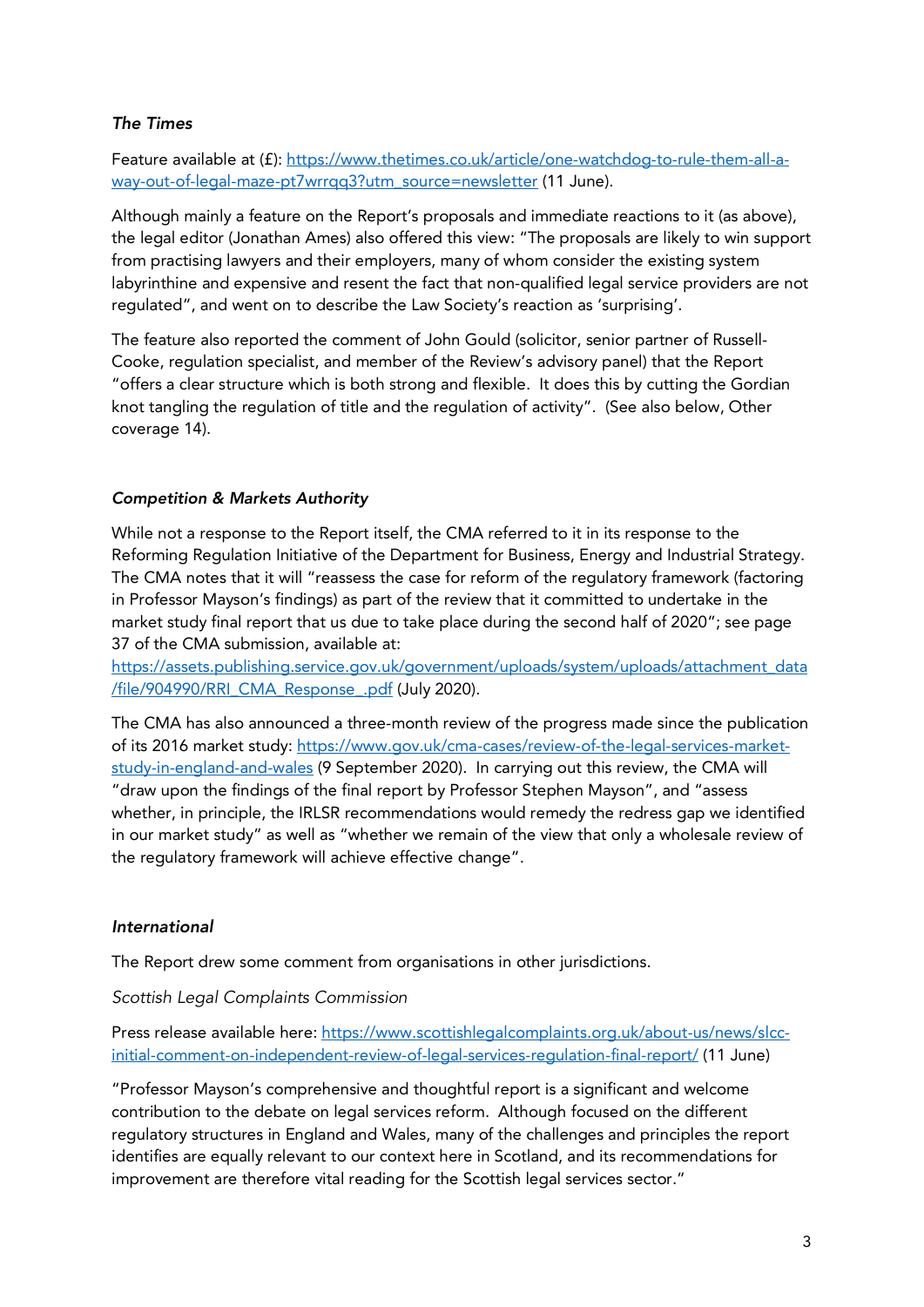"Professor Mayson's report adds to the growing bank of evidence, including the Scottish Government's own independent review which in 2018 recommended a single, independent regulator for Scotland. Had the sector supported this, Scotland's legal sector could already have been leading reform, and benefitting from the opportunity to lead the market. Earlier this year the Competition and Markets Authority again intervened, raising further concerns about regulation and barriers to entry in Scotland. Every report on the sector comes to the same conclusion – that bold reform is long overdue."

*Institute for the Advancement of the American Legal System (IAALS)*

Report available here: https://iaals.du.edu/blog/independent-review-legal-services-regulationengland-and-wales-calls-change (11 June)

Describes that the Report "contributes to the momentum around new frameworks for regulation". It notes the Report's conclusion that the current regulatory approach is dated, and is aimed at issues, problems and assumptions of an era that has passed. It observes that: "Leaders in the U.S. legal profession have reached a similar conclusion, and as the pressure put on the legal system from COVID-19 is increasing, these voices are growing louder. While opponents to regulatory reform – here and in England and Wales – continue to challenge these efforts, it is becoming increasingly difficult to support maintaining a status quo that leaves a majority of legal system users without any help at all."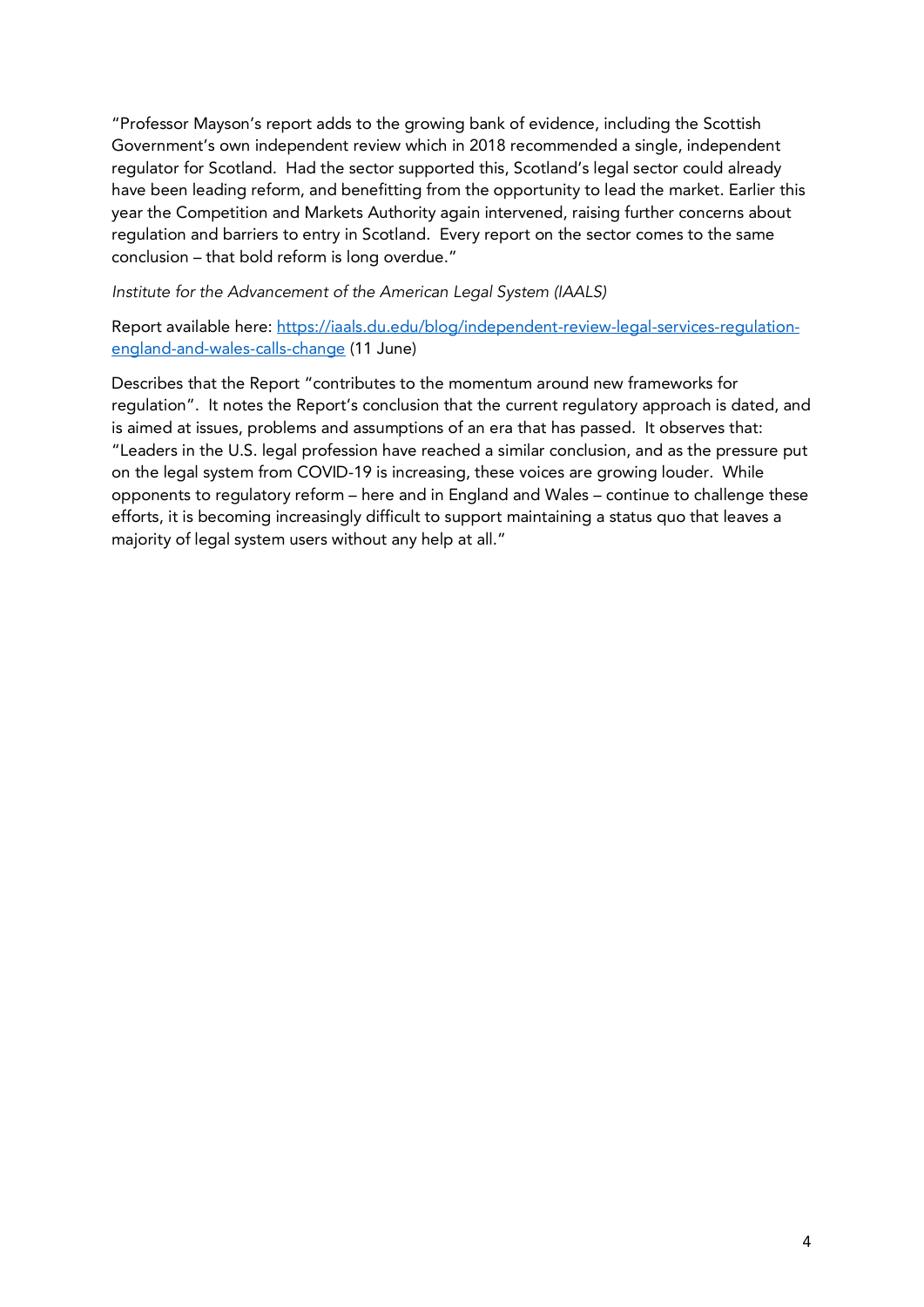# Other coverage

- 1. Edward Fennell's Legal Diary (11 June): https://edwardfennelllegaleventsdiary450111829.wordpress.com
- 2. Law Society of Scotland (11 June): https://www.lawscot.org.uk/news-and-events/legalnews/english-report-calls-for-all-embracing-legal-regulator/
- 3. Chrissie Lightfoot (RobotLawyer LISA) (11 June): https://www.linkedin.com/feed/update/urn:li:activity:6676777447087738880/
- 4. MyScience (11 June): https://www.myscience.org/news/wire/measures\_to\_address\_unregulated\_legal\_services will\_enhance\_consumer\_protection-2020-UCL
- 5. *Today's Conveyancer* (11 June): https://www.todaysconveyancer.co.uk/mainnews/professor-stephen-mayson-review/
- 6. *Today's Wills and Probate* (11 June): https://www.todayswillsandprobate.co.uk/mainnews/professor-stephen-mayson-releases-reform-review/
- 7. *Inside Conveyancing* (12 June): https://insideconveyancing.co.uk/news/response-from-theclc-to-reforming-legal-services-regulation-beyond-the-echo-chambers/
- 8. *Scottish Legal News* (12 June): https://www.scottishlegal.com/article/slcc-backs-englishreport-endorsing-mega-regulator-for-legal-services
- 9. *New Law Journal* (14 June): https://www.newlawjournal.co.uk/content/professional-bodiesrespond-to-mayson-recommendations
- 10. Ciarán Fenton (16 June): https://ciaranfenton.wordpress.com/2020/06/15/what-shouldcovid-19-ceos-do-about-the-mayson-report-section-12-4-if-anything/
- 11. Jonathan Goldsmith (*Law Society Gazette*) (17 June): https://www.lawgazette.co.uk/commentary-and-opinion/should-the-unregulated-bebrought-inside-the-tent/5104651.article: "The Law Society will have to ditch its 'not now' policy … and come up with a policy soon to influence a change that is now staring us in the face".
- 12. International Conference of Legal Regulators (23 June): https://iclr.net/news/maysonreport-final-report-published/
- 13. IBB Law (solicitors) (29 June): https://www.ibblaw.co.uk/insights/blog/wills-accreditation: "Professor Stephen Mayson has recommended that all Will writers (including solicitors) should be accredited by a professional body as a minimum standard of compliance. This recommendation is welcomed and would go some way to ensuring that people making a Will receive the service that they need".
- 14. *New Law Journal* (3 July): 'Time for change' (John Gould): "It is a prodigious piece of work … probably the most comprehensive and reliable review of legal regulation in England and Wales ever undertaken…. The Mayson report … does something very valuable; it offers a clear structure which is both strong and flexible…. [N]othing previously has come close to proposing a structure which can accommodate all of the objectives without imperilling those things which we rightly as a society value most highly".